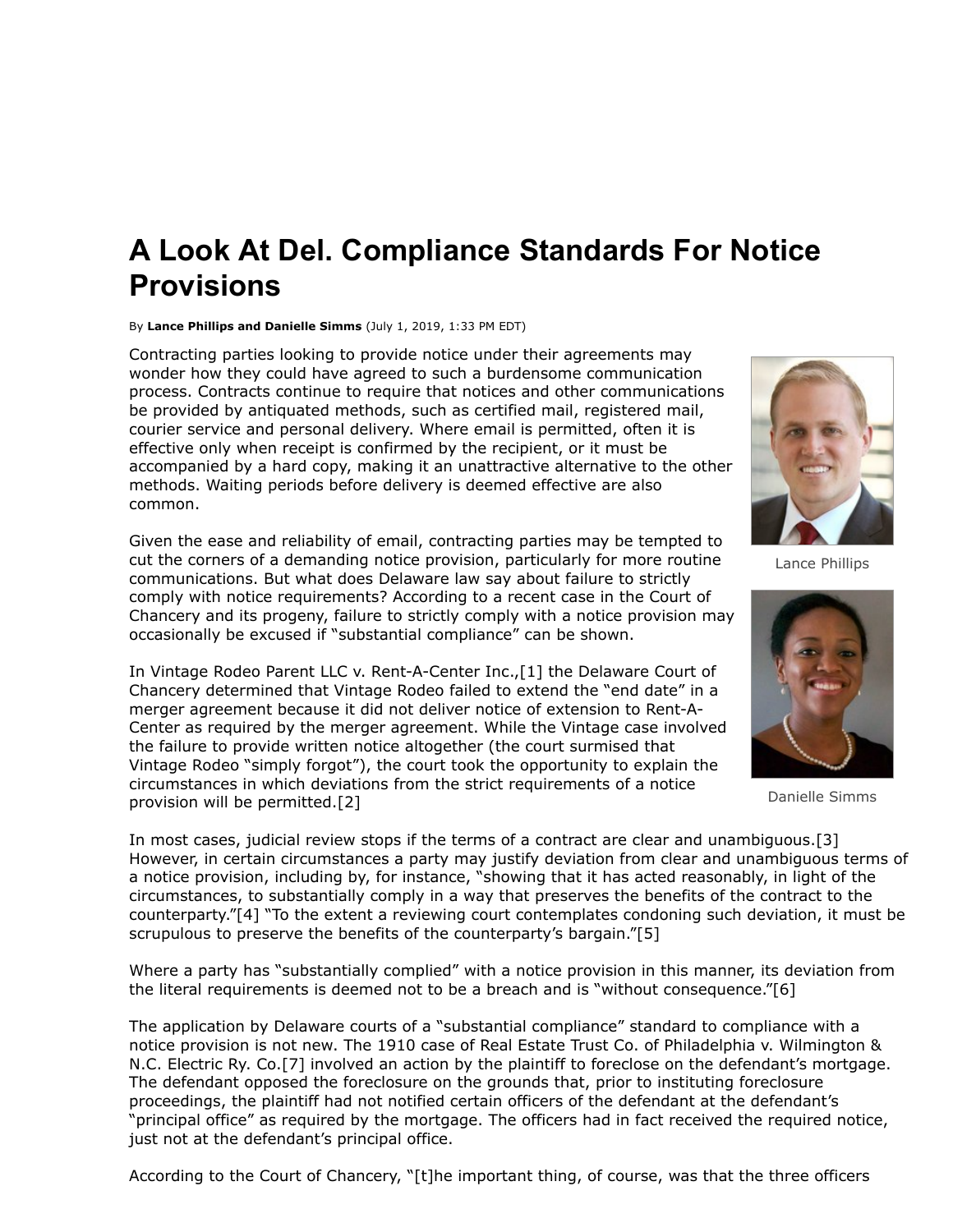named should have the notice required by the mortgage to be given; and it is a fair construction of such provisions to hold that if it is shown that the president, secretary and treasurer of the company did in fact receive such notice, even though it was not delivered to them at the principal office of the company, the requirement of the mortgage has been substantially complied with. To hold otherwise would be unreasonable and entirely too technical."[8]

In the 2003 case of Corporate Property Associates v. Hallwood[9] the Delaware Court of Chancery again excused the defendant's technical noncompliance with a notice provision on the basis of substantial compliance. In Hallwood, a notice provision in a settlement agreement required that all communications to the plaintiff be provided to the attention of an individual whose employment with the plaintiff had terminated. The defendant directed the communication to a different executive of the plaintiff, and the plaintiff objected.

The court determined that the defendant "substantially and to the extent reasonably practicable, complied with the notice provision," and did not breach it.[10] The court noted that the prior conduct of the parties indicated that a communication addressed to any responsible executive of the defendant would suffice, and that the intent of the parties had been carried out.

The 2006 case of Gildor v. Optical Solutions Inc.[11] reinforced the substantial compliance doctrine in Delaware as applied to notice provisions. In Gildor, a stockholder agreement required that notice be provided to the address set forth in the stockholder agreement, but no address was listed. The defendant sent the notice to an address for the stockholder in another document, but that notice never reached the stockholder, and the defendant knew it.

Citing Hallwood, as well as cases from courts in Oregon and Wisconsin, and various contracts treatises, the court noted that "when confronted with less than literal compliance with a notice provision, courts have required that a party substantially comply with the notice provision" and that the "requirement of substantial compliance is an attempt to avoid 'harsh results ... where the purpose of these [notice] requirements has been met.'"[12] The court held that the defendant had not substantially complied with the notice provision because it had not taken "reasonable steps" to ensure the stockholder received actual notice.

Since Hallwood and Gildor, a number of Delaware cases have endorsed substantial compliance as a concept, with varying outcomes. For example, deviation from the literal terms of a notice provision was excused on substantial compliance grounds in Kelly v. Blum[13] and Glazeski v. Capital School District,[14] and not excused in PR Acquisitions LLC v. Midland Funding LLC[15] and Vintage.[16]

Although there are situations in Delaware in which less than perfect compliance can still be deemed compliance, getting to this result will require the court to undertake a facts and circumstances analysis, with the burden on the noncompliant party to show that its noncompliance did not deprive the other party of any benefits of the negotiated notice requirements. The risk of noncompliance is heightened when the requirements of the notice provision do not align well with the way the parties communicate in practice. Many notice provisions apply to not only notices but also requests, demands, directions and other communications, giving the provision a broad reach.

Delaware lawmakers in recent years have shown increasing support for modern forms of communication, including in the proposed 2019 amendments to the General Corporation Law which, among other things, liberally permit notices to be delivered electronically, except where the parties have agreed otherwise.[17] Prior to signing a contract the parties should consider how they plan to communicate with each other, and should draft realistic notice provisions accordingly.

*[Lance Phillips](https://www.skadden.com/professionals/p/phillips-lance-j) [is a counsel and Danielle Simms is a summer associate at Skadden Arps Slate Meagher](https://www.law360.com/firms/skadden) & Flom LLP.*

*The opinions expressed are those of the author(s) and do not necessarily reflect the views of the firm, its clients, or Portfolio Media Inc., or any of its or their respective affiliates. This article is for general information purposes and is not intended to be and should not be taken as legal advice.*

[1] See No. CV 2018-0927-SG, 2019 WL 1223026, at \*17 (Del. Ch. Mar. 14, 2019).